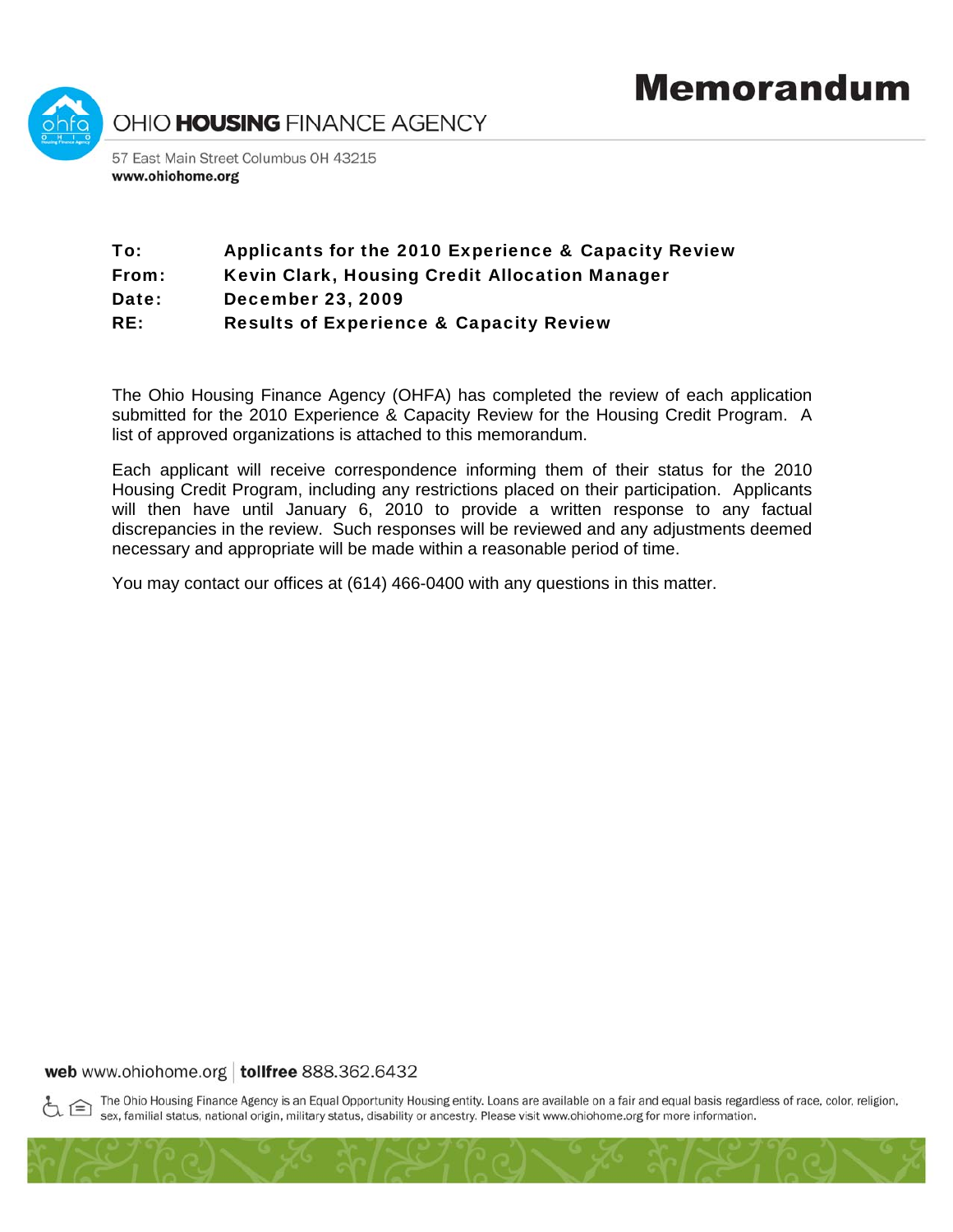## **2010 Experience and Capacity Review Approved Organizations**

| Organization                                            | <b>City</b>     | <b>State</b> |
|---------------------------------------------------------|-----------------|--------------|
| ABCD, Inc.                                              | Canton          | OH           |
| Adams-Brown Counties Economic Opportunities, Inc.       | Georgetown      | OH           |
| Akron Metropolitan Housing Authority                    | Akron           | OH           |
| Allen Metropolitan Housing Authority                    | Lima            | OH           |
| Alpha Phi Alpha Homes Inc.                              | Akron           | OH           |
| American Community Developers, Inc.                     | Detroit         | MI           |
| Artspace                                                | Minneapolis     | <b>MN</b>    |
| Asebrook & Co.                                          | Columbus        | OH           |
| Avondale Redevelopment Corp.                            | Cincinnati      | OH           |
| <b>BRC Properties, Inc.</b>                             | Columbus        | OH           |
| <b>Buckeye Community Hope Foundation</b>                | Columbus        | OH           |
| Burten, Bell, Carr Development, Inc.                    | Cleveland       | OH           |
| <b>Butler Metropolitan Housing Authority</b>            | Hamilton        | OH           |
| C.H.O.I.C.E.                                            | Youngstown      | OH           |
| <b>CAC of Fayette County</b>                            | Washington C.H. | OH           |
| Cambridge Management Corp.                              | Cambridge       | OH           |
| CAO of Delaware, Madison & Union Counties               | Marysville      | OH           |
| Carl Faller                                             | Columbus        | OH           |
| Catholic Charities Housing Corp.                        | Cleveland       | OH           |
| <b>Central City Economic Development Council</b>        | Mansfield       | OH           |
| Cincinnati MHA                                          | Cincinnati      | OH           |
| Cincinnati Union Bethel                                 | Cincinnati      | OH           |
| <b>Cleveland Housing Network</b>                        | Cleveland       | OH           |
| Clinton County Community Action Program, Inc.           | Wilmington      | OH           |
| <b>Columbus Housing Partnership</b>                     | Columbus        | OH           |
| <b>Columbus Metropolitan Housing Authority</b>          | Columbus        | OH           |
| Common Wealth, Inc.                                     | Youngstown      | OH           |
| Community Builders, Inc.                                | Cincinnati      | OH           |
| Community Housing Network, Inc.                         | Columbus        | OH           |
| <b>Community Housing Resource Partners</b>              | Cleveland       | OH           |
| <b>Community Investment Management Svcs</b>             | Ashville        | OH           |
| <b>Community Properties of Ohio Management Services</b> | Columbus        | OH           |
| Congregate Management Services, Inc.                    | Akron           | OH           |
| <b>Creative Housing Resources</b>                       | Cincinnati      | OH           |
| <b>Crisilis Development</b>                             | New Albany      | OH           |
| Cuyahoga Metropolitan Housing Authority                 | Cleveland       | OH           |
| Dayton Metropolitan Housing Authority                   | Dayton          | OH           |
| Detroit Shoreway                                        | Cleveland       | OH           |
| Douglas Company                                         | Holland         | OH           |
| East Akron NDC                                          | Akron           | OH           |
| East Columbus Development Co.                           | Columbus        | OH           |
| Emerald Development & Economic Network (EDEN)           | Cleveland       | OH           |
| <b>Episcopal Retirement Homes</b>                       | Cincinnati      | OH           |
| Euclid-St. Clair Development Corp.                      | Cleveland       | OH           |
| Fairfax Renaissance Development Corp.                   | Cleveland       | OH           |
| <b>Fairfield Homes</b>                                  | Lancaster       | OH           |
| <b>Famicos Foundation</b>                               | Cleveland       | OH           |
| <b>Family &amp; Community Services</b>                  | Ravenna         | OH           |
| Franciscan Sisters of Chicago Service Corp.             | Homewood        | IL           |
| <b>Franklinton Development</b>                          | Columbus        | OH           |
| <b>Frontier Community Services</b>                      | Chillicothe     | OH           |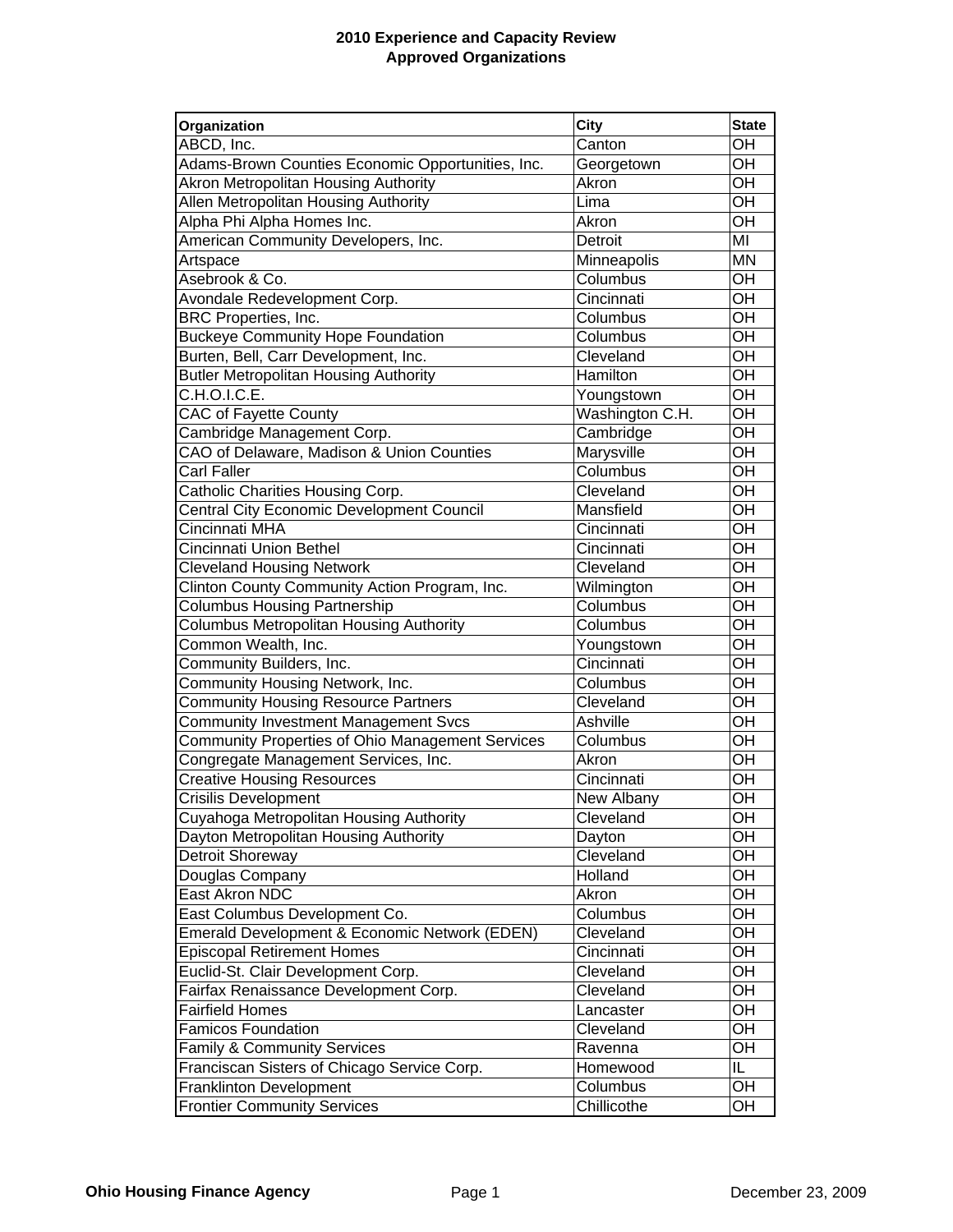## **2010 Experience and Capacity Review Approved Organizations**

| Organization                                       | <b>City</b>                 | <b>State</b> |
|----------------------------------------------------|-----------------------------|--------------|
| Gallia-Meigs Community Action Agency               | Cheshire                    | OH           |
| Hammond Development Inc.                           | Atlanta                     | GA           |
| Herman & Kittle Properties, Inc.                   | Indianapolis                | IN           |
| <b>HHWP CAC</b>                                    | Findlay                     | OH           |
| Highland County CAO, Inc.                          | Hillsboro                   | OH           |
| Hocking-Athens-Perry Community Action              | Glouster                    | OH           |
| Homes On The Hill CDC                              | Columbus                    | OH           |
| HomeStart by CountyCorp                            | Dayton                      | OH           |
| <b>Housing Services Alliance</b>                   | Washington C.H.             | OH           |
| <b>Independent Management Services</b>             | Fenton                      | MI           |
| ISUS Corp.                                         | Dayton                      | OH           |
| Jackson-Vinton CAC                                 | Wellston                    | OH           |
| L.W. Associates, Inc.                              | Ashville                    | OH           |
| Lancaster-Fairfield Community Action Agency        | Lancaster                   | OH           |
| Lawler-Wood Development                            | Knoxville                   | TN           |
| <b>LEADS</b>                                       | <b>Newark</b>               | OH           |
| Levin Group, Inc.                                  | Cleveland                   | OH           |
| Lucas MHA                                          | Toledo                      | OH           |
| Lutheran Social Services of Central Ohio           | Columbus                    | OH           |
| McCormack Baron Salazar                            | <b>St Louis</b>             | <b>MO</b>    |
| <b>McGregor Foundation</b>                         | Cleveland                   | OH           |
| Medina Metropolitan Housing Authority              | Medina                      | OH           |
| Miami Valley Housing Opportunities, Inc.           | Dayton                      | OH           |
| Millennia Housing Development, Ltd.                | <b>Valley View</b>          | OH           |
| MiraCit Development Corp., Inc.                    | Columbus                    | OH           |
| <b>Model Group</b>                                 | Cincinnati                  | OH           |
| Muskingum Economic Opportunity Action Group, Inc.  | Zanesville                  | OH           |
| MV Residential Development LLC                     | Cincinnati                  | OH           |
| <b>National Church Residences</b>                  | Columbus                    | OH           |
| Neighborhood Development Services, Inc.            | Ravenna                     | OH           |
| Neighborhood Houisng Services of Greater Cleveland | Cleveland                   | OH           |
| Neighborhood Housing Services of Hamilton          | Hamilton                    | OH           |
| Neighborhood Housing Services of Toledo            | Toledo                      | OH           |
| New Lima - Housing for the Future                  | Lima                        | OH           |
| <b>Neyer Properties</b>                            | Cincinnati                  | OH           |
| North Hill Apartments, Inc.                        | Springfield                 | OH           |
| Northside Development Corp.                        | Columbus                    | OH           |
| Northwestern Ohio Community Action Commission      | Defiance                    | OH           |
| NRP Group LLC                                      | Cleveland                   | OH           |
| <b>Oberer Companies</b>                            | Dayton                      | OH           |
| Orlean Company, The                                | Beachwood                   | OH           |
| Over-the-Rhine Community Housing                   | Cincinnati                  | OH           |
| Pennrose Management Co., LLC                       | Philadelphia                | PA           |
| Pennrose Properties, LLC                           | Philadelphia                | PA           |
| <b>PIRHL</b>                                       | <b>Warrensville Heights</b> | OH           |
| <b>Preferred Properties</b>                        | Toledo                      | OH           |
| Price Hill Will                                    | Cincinnati                  | OH           |
| <b>Provident Companies</b>                         | Mansfield                   | OH           |
| Ralph A. Falbo, Inc.                               | Pittsburgh                  | PA           |
| <b>RCS Construction</b>                            | Celina                      | OH           |
| Renewal Housing                                    | Portland                    | <b>ME</b>    |